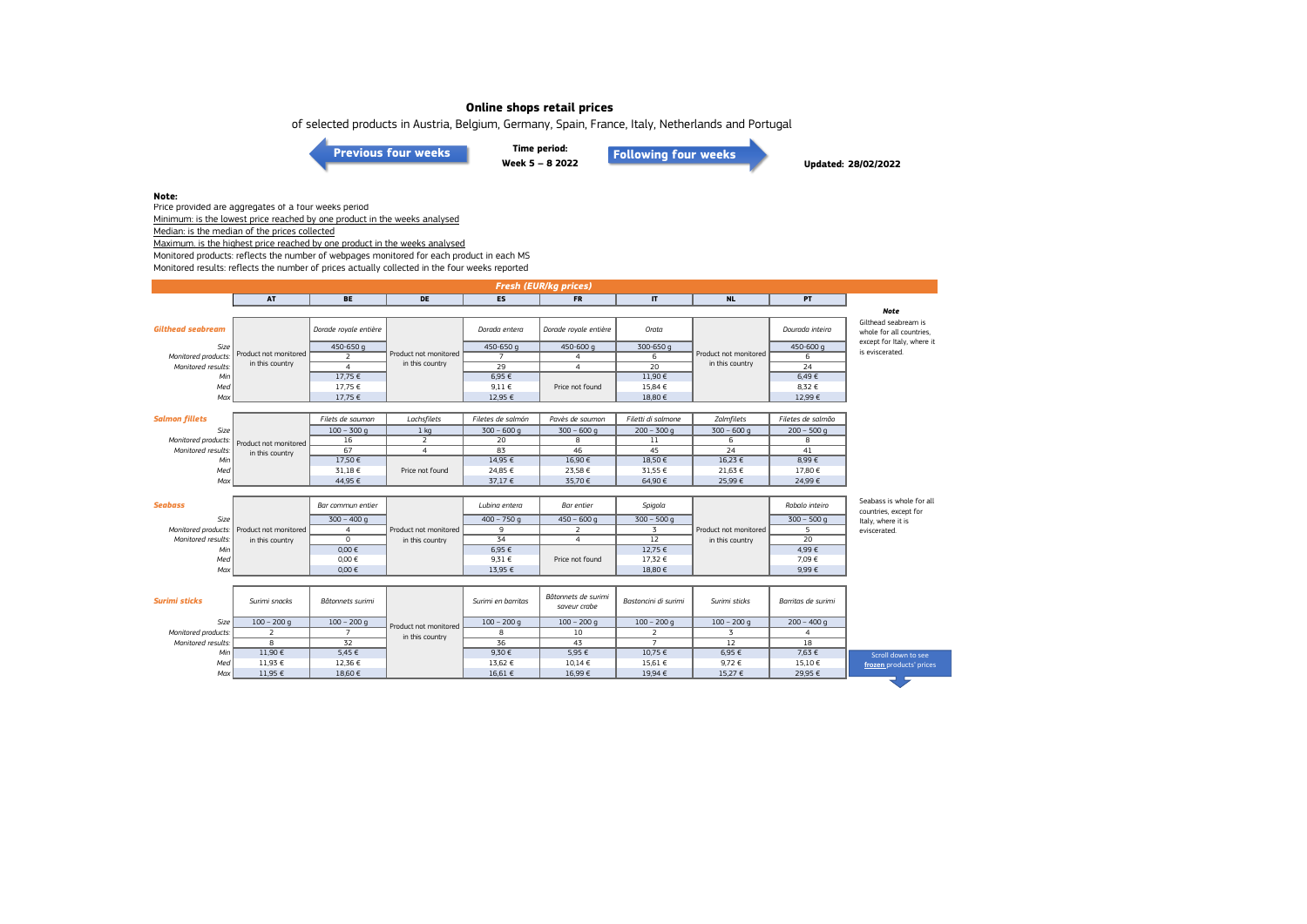|                                                           | <b>Time period:</b><br><b>Previous four weeks</b><br><b>Following four weeks</b><br>Week 5 - 8 2022 |                                    |                                          |                                                                       |                                                             |                                         |                                                   |                               | Updated: 28/02/2022                                 |  |
|-----------------------------------------------------------|-----------------------------------------------------------------------------------------------------|------------------------------------|------------------------------------------|-----------------------------------------------------------------------|-------------------------------------------------------------|-----------------------------------------|---------------------------------------------------|-------------------------------|-----------------------------------------------------|--|
| <b>Frozen (unit prices)</b>                               |                                                                                                     |                                    |                                          |                                                                       |                                                             |                                         |                                                   |                               |                                                     |  |
|                                                           | <b>AT</b>                                                                                           | <b>BE</b>                          | <b>DE</b>                                | <b>ES</b>                                                             | <b>FR</b>                                                   | $\mathbf{I}$                            | <b>NL</b>                                         | PT.                           | <b>Note</b>                                         |  |
| Alaska pollock<br>fillets, breaded and<br><b>battered</b> | Polar-Dorsch paniert                                                                                | Filets de colin<br>d'Alaska, panés | Panierte Alaska<br>seelachsfilets        | Filetes de abadejo de<br>Alaska, empanados y<br>rebozados, congelados | Tranches de filets de<br>colin d'Alaska panées<br>préfrites | Filetti di pollack<br>d'Alaska impanati | Alaska koolvisfilets,<br>gepaneerd en<br>gehavend | Escamudo do Alasca,<br>panado |                                                     |  |
| Size                                                      | $400 - 500$ q                                                                                       | $400 - 500$ g                      | $400 - 500$ q                            | $400 - 500$ g                                                         | $400 - 500$ g                                               | $400 - 500$ g                           | $300 - 500$ g                                     | $400 - 500$ q                 |                                                     |  |
| Monitored products:                                       | 10                                                                                                  | 6                                  | 5                                        | $\overline{7}$                                                        | 21                                                          | $\overline{7}$                          | $\overline{3}$                                    | 8                             |                                                     |  |
| Monitored results:                                        | 38                                                                                                  | 16                                 | 23                                       | 28                                                                    | 87                                                          | 39                                      | 12                                                | 19                            |                                                     |  |
| Min                                                       | 3,29€                                                                                               | 1,39€                              | 1,99€                                    | 2,15 €                                                                | 1,89€                                                       | 2,09€                                   | 4,59€                                             | 1,89€                         |                                                     |  |
| Med                                                       | 7,05 €                                                                                              | 3.68€                              | 2,84 €                                   | 2,77 €                                                                | 4,44€                                                       | 3.73 €                                  | 5,24 €                                            | 3.87 €                        |                                                     |  |
| Max                                                       | 12,99 €                                                                                             | 4,99€                              | 3,69€                                    | 3,59€                                                                 | 14,89€                                                      | 5,90€                                   | $6,19 \in$                                        | 4,99 €                        |                                                     |  |
| <b>Salmon fillets</b>                                     | Lachsfilets                                                                                         | Filets saumon                      | Lachsfilets                              | Filetes de salmón                                                     | Pavés de saumon                                             | Filetti di salmone                      | Zalmfilets                                        | Filetes de salmão             |                                                     |  |
| Size                                                      | $200 - 250$ q                                                                                       | $200 - 250$ q                      | $200 - 300q$                             | $200 - 250q$                                                          | $250 - 300q$                                                | $200 - 250q$                            | $200 - 250q$                                      | $200 - 250q$                  |                                                     |  |
| Monitored products.                                       | 5                                                                                                   | 3                                  | 6                                        | 9                                                                     | $\overline{7}$                                              | $\overline{4}$                          | 3                                                 | 6                             |                                                     |  |
| Monitored results.                                        | 20                                                                                                  | $\overline{8}$                     | 13                                       | 36                                                                    | $\overline{26}$                                             | $\overline{24}$                         | 12                                                | 24                            |                                                     |  |
| Min                                                       | 4,99€                                                                                               | 4.19E                              | 3,99€                                    | 4,65 €                                                                | 3,53€                                                       | 5,99€                                   | 4,69€                                             | 6,49€                         |                                                     |  |
| Med                                                       | 9,17€                                                                                               | 6.14E                              | 5,04 €                                   | 7,13 €                                                                | 6.16€                                                       | 7,38 €                                  | 4,69€                                             | 8,71€                         |                                                     |  |
| Max                                                       | 12,99 €                                                                                             | 8,35 €                             | 6,99€                                    | 10,48 €                                                               | 7,99€                                                       | 8,10€                                   | 4,69€                                             | 9,99€                         |                                                     |  |
|                                                           |                                                                                                     |                                    |                                          |                                                                       |                                                             |                                         |                                                   |                               |                                                     |  |
| <b>Shrimps, peeled</b>                                    | Garnelen, geschält,                                                                                 | Crevettes, cuites                  | Garnelen geschält und                    | Gambas peladas y                                                      | Crevettes pelées et                                         | Gamberetti squsciati e                  | Gekookte en gepelde                               | Camarão descascado            | Shrimps are peeled and<br>cooked for all countries. |  |
|                                                           | gekocht                                                                                             | décortiquées                       | gekocht                                  | crudas                                                                | cuites                                                      | bolliti                                 | garnalen                                          | e cozido                      | except for Spain, where                             |  |
| Size                                                      | $300 - 500$ q                                                                                       | $300 - 500$ g                      | $200 - 400q$                             | $400 - 500$ g                                                         | $300 - 500$ g                                               | $300 - 500$ g                           | $300 - 500$ g                                     | $300 - 500$ g                 | they are peeled and                                 |  |
| Monitored products.                                       | 9                                                                                                   | $\overline{7}$                     | 5                                        | 15                                                                    | $1\,1$                                                      | $\overline{4}$                          | $\overline{4}$                                    | 5                             | raw.                                                |  |
| Monitored results.                                        | 36                                                                                                  | 28                                 | 20                                       | 64                                                                    | 44                                                          | 13                                      | 16                                                | 28                            |                                                     |  |
| Min                                                       | 9.99E                                                                                               | 5.99€                              | 3,39€                                    | 4,50 €                                                                | 4.69€                                                       | 4.99€                                   | 4,00 €                                            | 4,49€                         |                                                     |  |
| Med                                                       | 15,55 €                                                                                             | 9,54€                              | 7,77 €                                   | 6,15€                                                                 | 7,72€                                                       | 5,54 €                                  | 5,87 €                                            | 7,55 €                        |                                                     |  |
| Max                                                       | 19,99€                                                                                              | 14,99€                             | 10,99€                                   | 8,49€                                                                 | 10,86 €                                                     | 6,99€                                   | 7,49 €                                            | 9,99€                         |                                                     |  |
|                                                           |                                                                                                     |                                    |                                          |                                                                       |                                                             |                                         |                                                   |                               |                                                     |  |
| <b>Squid rings breaded</b>                                |                                                                                                     | Anneaux calamars,                  |                                          | Anillas de calamar,                                                   | Anneaux de calamars                                         | Anelli di totano                        | Gepaneerde                                        | Argolas de pota,              | Squid rings in Spain and<br>Portugal are breaded,   |  |
| and battered                                              |                                                                                                     | panés                              |                                          | rebozadas                                                             | panés                                                       | pastellati e surgelati                  | Inktvisringen                                     | panadas                       | while in Belgium,                                   |  |
| Size                                                      |                                                                                                     | $400 - 500$ q                      |                                          | $400 - 500q$                                                          | $400 - 500q$                                                | $400 - 500q$                            | $400 - 500$ q                                     | $400 - 500$ q                 | France, the Netherlands                             |  |
| Monitored products.                                       | Product not monitored<br>in this country                                                            | $\overline{2}$                     | Product not monitored<br>in this country | 10                                                                    | $\overline{7}$                                              | $\overline{4}$                          | 2                                                 | $\overline{3}$                | and Italy they are<br>battered.                     |  |
| Monitored results:                                        |                                                                                                     | 12                                 |                                          | 44                                                                    | 35                                                          | 16                                      | 8                                                 | 8                             |                                                     |  |
| Min                                                       |                                                                                                     | $2,19 \in$                         |                                          | 1,39€                                                                 | 2,50€                                                       | 3,98 €                                  | 3,40 €                                            |                               | Scroll down to see                                  |  |
| Med                                                       |                                                                                                     | 2.41 €                             |                                          | 2.42 €                                                                | 4.27 €                                                      | 4.00 €                                  | 3.45 €                                            | Price not found               | prepared and preserved products'                    |  |
| Max                                                       |                                                                                                     | 2.65 €                             |                                          | 4.10€                                                                 | 5,12€                                                       | 4.03 €                                  | 3.49€                                             |                               | prices                                              |  |

of selected products in Austria, Belgium, Germany, Spain, France, Italy, Netherlands and Portugal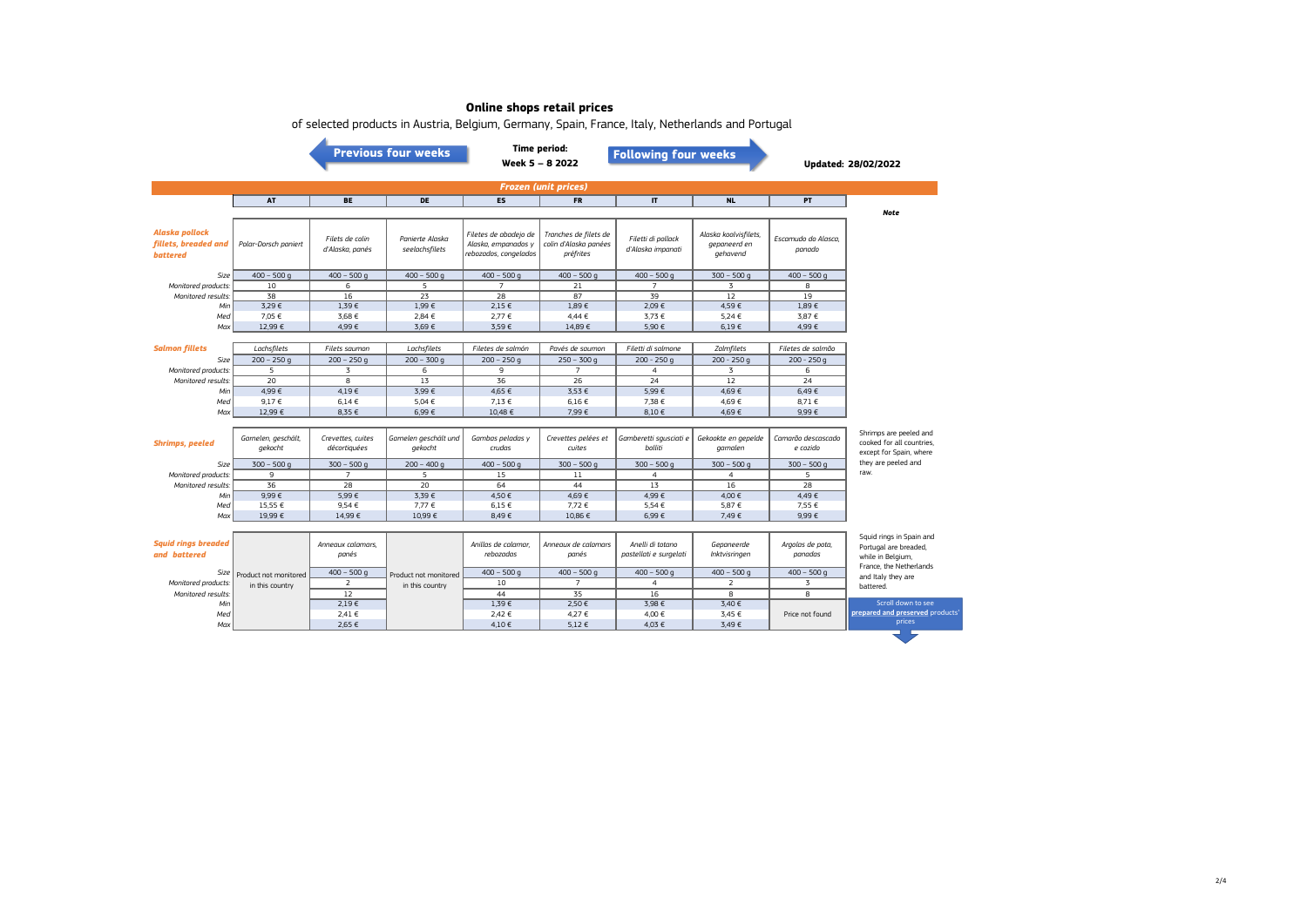|                                           |                                     |                                           | <b>Previous four weeks</b>          |                                          | <b>Time period:</b><br>Week 5 - 8 2022    | or selected products in Austria, Delgium, Germany, Spain, France, Italy, Nethenanus and Fortugal<br><b>Following four weeks</b> |                                     |                                 | <b>Updated: 28/02/2022</b>                                                |  |  |
|-------------------------------------------|-------------------------------------|-------------------------------------------|-------------------------------------|------------------------------------------|-------------------------------------------|---------------------------------------------------------------------------------------------------------------------------------|-------------------------------------|---------------------------------|---------------------------------------------------------------------------|--|--|
| <b>Prepared-preserved (unit prices)</b>   |                                     |                                           |                                     |                                          |                                           |                                                                                                                                 |                                     |                                 |                                                                           |  |  |
|                                           | AT                                  | <b>BE</b>                                 | DE                                  | <b>ES</b>                                | <b>FR</b>                                 | IT.                                                                                                                             | <b>NL</b>                           | PT                              |                                                                           |  |  |
| <b>Anchovy fillets in</b><br>olive oil    | Sardellenfilets in<br>olivenöl      | Filets d'anchois à<br>l'huile d'olive     |                                     | Filetes de anchoa en<br>aceite de oliva  | Filets d'anchois à<br>l'huile d'olive     | Filetti di acciuga<br>all'olio di oliva                                                                                         | Ansjovisfilets in<br>olijfolie      | Filetes de anchova em<br>azeite | <b>Note</b>                                                               |  |  |
| Size                                      | $100 - 200$ q                       | $100 - 200$ q                             | Product not monitored               | $100 - 200$ q                            | $100 - 200$ q                             | $100 - 200$ q                                                                                                                   | $100 - 200$ q                       | $80 - 100q$                     |                                                                           |  |  |
| Monitored products.                       | 2                                   | 8                                         | in this country                     | 31                                       | 8                                         | 13                                                                                                                              | 3                                   | 8                               |                                                                           |  |  |
| Monitored results:                        | $\overline{4}$                      | 29                                        |                                     | 136                                      | 32                                        | 52                                                                                                                              | 16                                  | 40                              |                                                                           |  |  |
| Min                                       |                                     | 1,79€                                     |                                     | 2,20 €                                   | 2,05 €                                    | 3.88 €                                                                                                                          | 3,19€                               | 2.08 €                          |                                                                           |  |  |
| Med                                       | Price not found                     | 3,45 €                                    |                                     | 7,60 €                                   | 3,29€                                     | 5,75 €                                                                                                                          | 3,37 €                              | 3.44 €                          |                                                                           |  |  |
| Max                                       |                                     | 4,70€                                     |                                     | 24,15 €                                  | 6,50€                                     | 9,90€                                                                                                                           | 3,79€                               | 6,39€                           |                                                                           |  |  |
| <b>Herring fillets</b>                    | Herring fillets in<br>tomato sauce  | Herring fillets in<br>vinegar             | Herring fillets in<br>tomato sauce  |                                          | Herring fillets in<br>tomato sauce        | Sardine fillets in olive<br>$\Omega$                                                                                            | Herring fillets in<br>tomato sauce  |                                 | Herring fillets are in<br>tomato sauce for all<br>countries, except for   |  |  |
|                                           | Heringsfilets in<br>Tomatensauce    | Filets de hareng au                       | Heringsfilets<br>tomatensauce       |                                          | Filets de harena à la                     | Filetti di sardina in olio<br>di oliva                                                                                          | Haringfilets in                     |                                 | Belgium, where they are                                                   |  |  |
| Size                                      |                                     | vinaigre<br>$300 - 500q$                  | $100 - 200$ q                       | Product not monitored                    | sauce tomate                              | $100 - 200$ q                                                                                                                   | tomatensaus<br>$100 - 200$ q        | Product not monitored           | in vinegar. In Italy,                                                     |  |  |
|                                           | $100 - 200 g$<br>5                  | 8                                         |                                     | in this country                          | $300 - 400q$                              |                                                                                                                                 | 9                                   | in this country                 | sardine fillets in olive oil                                              |  |  |
| Monitored products:                       |                                     |                                           | $11\,$<br>36                        |                                          | $\overline{4}$                            | 6<br>24                                                                                                                         | 40                                  |                                 | are monitored.                                                            |  |  |
| Monitored results:<br>Min                 | 20<br>0,99E                         | 41<br>1,59€                               | 0,79E                               |                                          | 15<br>$1,60 \in$                          | 1,00 €                                                                                                                          | $1,05 \in$                          |                                 |                                                                           |  |  |
| Med                                       | 1,75 €                              | 4,06 €                                    | $1.15 \in$                          |                                          | 1,67 €                                    | $1.41 \in$                                                                                                                      | 1,45 €                              |                                 |                                                                           |  |  |
| Max                                       | 2,39€                               | 6,99€                                     | $1,91 \in$                          |                                          | 1,82 €                                    | 1,75 €                                                                                                                          | 1,95 €                              |                                 |                                                                           |  |  |
|                                           |                                     |                                           |                                     |                                          |                                           |                                                                                                                                 |                                     |                                 |                                                                           |  |  |
| <b>Mackerel fillets</b>                   | Mackerel fillets in<br>tomato sauce | Mackerel fillets in<br>tomato sauce       | Mackerel fillets in<br>tomato sauce | Mackerel fillets in<br>tomato sauce      | Mackerel fillets in<br>tomato sauce       |                                                                                                                                 | Mackerel fillets in<br>tomato sauce | Mackerel fillets in oil         | Mackerel fillets are in<br>tomato sauce for all<br>countries. In Austria, |  |  |
|                                           | Makrelenfilets in<br>tomatensauce   | Filets de maquereaux<br>à la sauce tomate | Makrelenfilets in<br>tomatensauce   | Filetes de caballa en<br>salsa de tomate | Filets de maguereaux<br>à la sauce tomate | Product not monitored                                                                                                           | Makreelfilets in<br>tomatensaus     | Filetes de cavala em<br>azeite  | they are seasoned with<br>vegetables.                                     |  |  |
| Size                                      | $120 - 180q$                        | $120 - 180q$                              | $80 - 200$ g                        | $80 - 200$ q                             | $120 - 180q$                              | in this country                                                                                                                 | $80 - 200$ q                        | $120 - 130q$                    |                                                                           |  |  |
| Monitored products:                       | 8                                   | $\overline{7}$                            | 3                                   | 9                                        | 8                                         |                                                                                                                                 | 8                                   | 15                              |                                                                           |  |  |
| Monitored results:                        | 32                                  | 27                                        | $\overline{4}$                      | 36                                       | 32                                        |                                                                                                                                 | 32                                  | 52                              |                                                                           |  |  |
| Min                                       | 0,95E                               | 0,85E                                     |                                     | 0,67E                                    | $1,15 \in$                                |                                                                                                                                 | $1,21 \in$                          | 0,94E                           |                                                                           |  |  |
| Med                                       | 1.69€                               | 2,76€                                     | Price not found                     | 1,26 €                                   | 1,67 €                                    |                                                                                                                                 | 1,76 €                              | $1,87 \in$                      |                                                                           |  |  |
| Max                                       | 2,39€                               | 3,85 €                                    |                                     | $1,73 \in$                               | 3,05 €                                    |                                                                                                                                 | 1,99€                               | 2,99€                           |                                                                           |  |  |
|                                           |                                     |                                           |                                     |                                          |                                           |                                                                                                                                 |                                     |                                 |                                                                           |  |  |
| Tuna                                      | Tung in olive oil                   | Tung in brine                             | Tung in olive oil                   | Tung in olive oil                        | Tung in olive oil                         | Tung in olive oil                                                                                                               | Tung in olive oil                   | Tung in olive oil               |                                                                           |  |  |
| Size                                      | Thunfisch in olivenöl               | Thon au naturel                           | Thunfisch in olivenöl               | Atún en aceite de oliva                  | Thon à l'huile d'olive                    | Tonno all'olio d'oliva                                                                                                          | Tonijn in olijfolie                 | Atum em azeite                  |                                                                           |  |  |
|                                           | $2 \times 80q$                      | $150 - 200$ q<br>19                       | $3 \times 80q$                      | $3 \times 80q$<br>27                     | $100 - 120$ g                             | $3 \times 80q$                                                                                                                  | $2 \times 80q$                      | $350 - 400q$                    |                                                                           |  |  |
| Monitored products.<br>Monitored results: | 2<br>$\overline{8}$                 | 76                                        | 5<br>$\overline{0}$                 | 123                                      | 15<br>55                                  | 10<br>40                                                                                                                        | 3<br>12                             | 13<br>51                        |                                                                           |  |  |
| Min                                       | 3,69€                               | 0,89€                                     |                                     | 1,79€                                    | $1,74 \in$                                | 1.99€                                                                                                                           | 2,99€                               | 2,23 €                          |                                                                           |  |  |
| Med                                       | 3,69€                               | 2,46 €                                    | Price not found                     | 3,10 €                                   | 3,05 €                                    | 2,92 €                                                                                                                          | 3,35 €                              | 4,61 €                          | Scroll down to see                                                        |  |  |
| Max                                       | 3,69€                               | 3,79€                                     |                                     | 4,94 €                                   | 6,20€                                     | 4,05 €                                                                                                                          | 3,59€                               | 5,49€                           | smoked products' prices                                                   |  |  |
|                                           |                                     |                                           |                                     |                                          |                                           |                                                                                                                                 |                                     |                                 | ⋝                                                                         |  |  |

of selected products in Austria, Belgium, Germany, Spain, France, Italy, Netherlands and Portugal